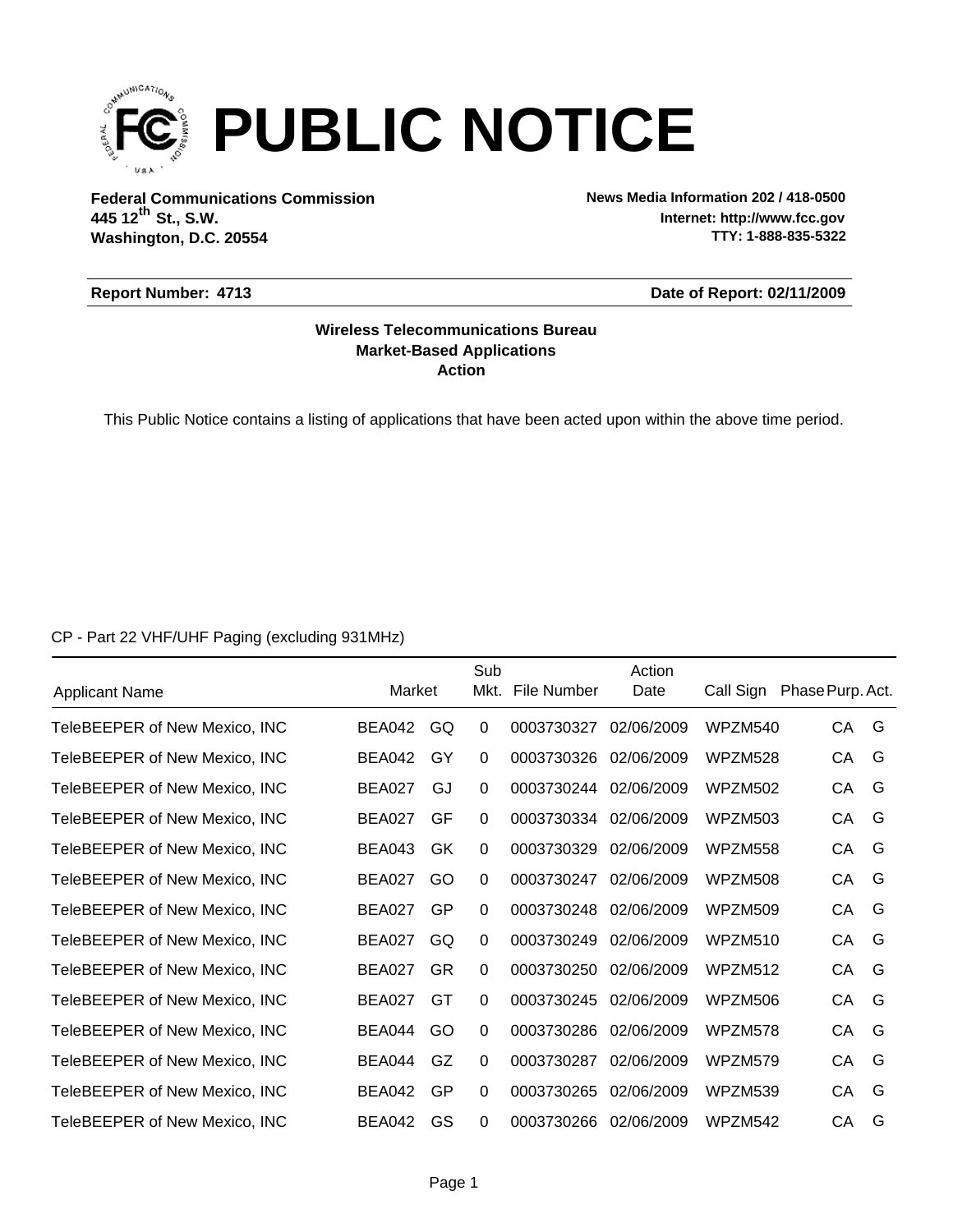# CP - Part 22 VHF/UHF Paging (excluding 931MHz)

| <b>Applicant Name</b>         | Market        |           | Sub            | Mkt. File Number      | Action<br>Date |         | Call Sign Phase Purp. Act. |   |
|-------------------------------|---------------|-----------|----------------|-----------------------|----------------|---------|----------------------------|---|
| TeleBEEPER of New Mexico, INC | <b>BEA042</b> | GT        | $\mathbf 0$    | 0003730267            | 02/06/2009     | WPZM544 | CA                         | G |
| TeleBEEPER of New Mexico, INC | <b>BEA043</b> | GA        | 0              | 0003730268            | 02/06/2009     | WPZM548 | CA                         | G |
| TeleBEEPER of New Mexico, INC | <b>BEA043</b> | <b>GB</b> | 0              | 0003730269            | 02/06/2009     | WPZM549 | CA                         | G |
| TeleBEEPER of New Mexico, INC | <b>BEA043</b> | GC        | 0              | 0003730270            | 02/06/2009     | WPZM550 | CA                         | G |
| TeleBEEPER of New Mexico, INC | <b>BEA043</b> | GD        | 0              | 0003730271            | 02/06/2009     | WPZM551 | CA                         | G |
| TeleBEEPER of New Mexico, INC | <b>BEA043</b> | <b>GE</b> | 0              | 0003730272            | 02/06/2009     | WPZM552 | CA                         | G |
| TeleBEEPER of New Mexico, INC | <b>BEA043</b> | GG        | 0              | 0003730273            | 02/06/2009     | WPZM554 | CA                         | G |
| TeleBEEPER of New Mexico, INC | <b>BEA028</b> | GF        | 0              | 0003730251            | 02/06/2009     | WPZM515 | CA                         | G |
| TeleBEEPER of New Mexico, INC | BEA044        | GW        | 0              | 0003730330            | 02/06/2009     | WPZM570 | CA                         | G |
| TeleBEEPER of New Mexico, INC | BEA044        | GK        | 0              | 0003730331            | 02/06/2009     | WPZM582 | CA                         | G |
| TeleBEEPER of New Mexico, INC | <b>BEA042</b> | GN        | 0              | 0003730264            | 02/06/2009     | WPZM537 | CA                         | G |
| TeleBEEPER of New Mexico, INC | BEA044        | GI        | 0              | 0003730289            | 02/06/2009     | WPZM584 | CA                         | G |
| TeleBEEPER of New Mexico, INC | <b>BEA044</b> | GH        | 0              | 0003730290            | 02/06/2009     | WPZM585 | CA                         | G |
| TeleBEEPER of New Mexico, INC | BEA044        | GG        | 0              | 0003730291            | 02/06/2009     | WPZM586 | CA                         | G |
| TeleBEEPER of New Mexico, INC | BEA044        | GF        | 0              | 0003730292            | 02/06/2009     | WPZM587 | CA                         | G |
| TeleBEEPER of New Mexico, INC | <b>BEA044</b> | GP        | 0              | 0003730293            | 02/06/2009     | WPZM588 | CA                         | G |
| TeleBEEPER of New Mexico, INC | <b>BEA044</b> | <b>GE</b> | 0              | 0003730294            | 02/06/2009     | WPZM590 | CA                         | G |
| TeleBEEPER of New Mexico, INC | BEA044        | GY        | $\mathbf 0$    | 0003730295            | 02/06/2009     | WPZM591 | CA                         | G |
| TeleBEEPER of New Mexico, INC | <b>BEA043</b> | GI        | 0              | 0003730306            | 02/06/2009     | WPZM556 | CA                         | G |
| TeleBEEPER of New Mexico, INC | BEA044        | GV        | 0              | 0003730307            | 02/06/2009     | WPZM571 | CA                         | G |
| TeleBEEPER of New Mexico, INC | <b>BEA028</b> | GO        | 0              | 0003730308 02/06/2009 |                | WPZM520 | CA                         | G |
| TeleBEEPER of New Mexico, INC | <b>BEA042</b> | GU        | 0              | 0003730309            | 02/06/2009     | WPZM538 | СA                         | G |
| TeleBEEPER of New Mexico, INC | <b>BEA042</b> | GJ        | 0              | 0003730310            | 02/06/2009     | WPZM545 | CA                         | G |
| TeleBEEPER of New Mexico, INC | BEA044        | GM        | 0              | 0003730311            | 02/06/2009     | WPZM580 | CA                         | G |
| TeleBEEPER of New Mexico, INC | <b>BEA028</b> | GP        | 0              | 0003730312 02/06/2009 |                | WPZM519 | CA                         | G |
| TeleBEEPER of New Mexico, INC | BEA043        | GO        | 0              | 0003730313 02/06/2009 |                | WPZM561 | CA                         | G |
| TeleBEEPER of New Mexico, INC | BEA027 GG     |           | 0              | 0003730314 02/06/2009 |                | WPZM504 | CA                         | G |
| TeleBEEPER of New Mexico, INC | <b>BEA028</b> | GU        | 0              | 0003730315            | 02/06/2009     | WPZM513 | CA                         | G |
| TeleBEEPER of New Mexico, INC | BEA028        | GH        | 0              | 0003730316 02/06/2009 |                | WPZM524 | CA                         | G |
| TeleBEEPER of New Mexico, INC | BEA042        | GH        | 0              | 0003730317            | 02/06/2009     | WPZM534 | CA                         | G |
| TeleBEEPER of New Mexico, INC | <b>BEA043</b> | GL        | 0              | 0003730328            | 02/06/2009     | WPZM547 | CA                         | G |
| TeleBEEPER of New Mexico, INC | BEA044        | GB        | 0              | 0003730285            | 02/06/2009     | WPZM577 | CA                         | G |
| TeleBEEPER of New Mexico, INC | BEA044        | GA        | $\overline{0}$ | 0003730332 02/06/2009 |                | WPZM589 | CA                         | G |
| TeleBEEPER of New Mexico, INC | BEA027        | <b>GM</b> | 0              | 0003730246            | 02/06/2009     | WPZM507 | CA                         | G |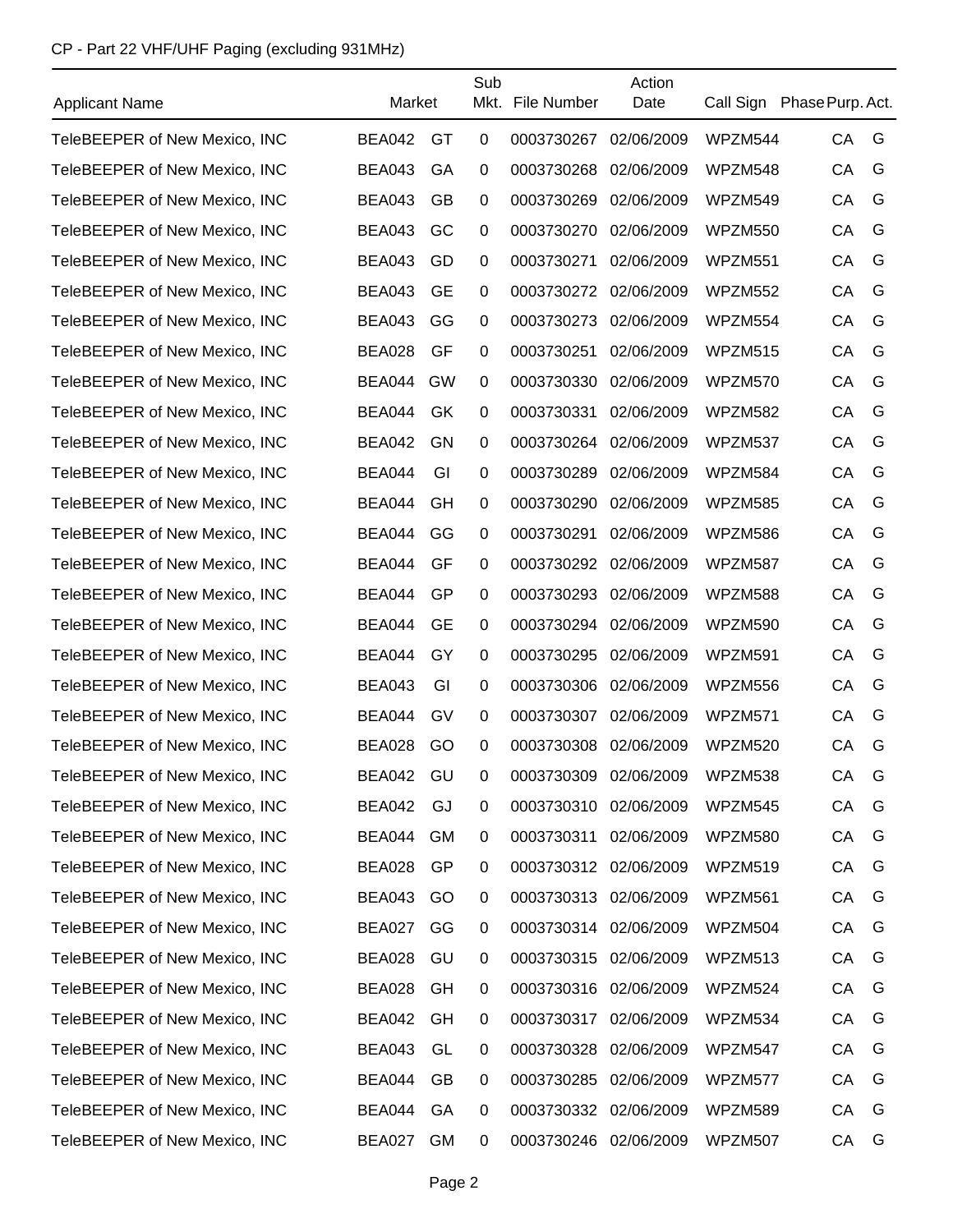# CP - Part 22 VHF/UHF Paging (excluding 931MHz)

| <b>Applicant Name</b>         | Market        |           | Sub       | Mkt. File Number      | Action<br>Date | Call Sign Phase Purp. Act. |    |   |
|-------------------------------|---------------|-----------|-----------|-----------------------|----------------|----------------------------|----|---|
| TeleBEEPER of New Mexico, INC | <b>BEA042</b> | GZ        | 0         | 0003730333            | 02/06/2009     | WPZM543                    | CA | G |
| TeleBEEPER of New Mexico, INC | <b>BEA042</b> | GK        | 0         | 0003730263            | 02/06/2009     | WPZM536                    | CA | G |
| TeleBEEPER of New Mexico, INC | <b>BEA044</b> | GL        | 0         | 0003730288            | 02/06/2009     | WPZM581                    | CA | G |
| TeleBEEPER of New Mexico, INC | <b>BEA028</b> | GS        | 0         | 0003730252            | 02/06/2009     | WPZM517                    | CA | G |
| TeleBEEPER of New Mexico, INC | <b>BEA028</b> | <b>GR</b> | 0         | 0003730253            | 02/06/2009     | WPZM518                    | CA | G |
| TeleBEEPER of New Mexico, INC | <b>BEA028</b> | GK        | 0         | 0003730254            | 02/06/2009     | WPZM522                    | CA | G |
| TeleBEEPER of New Mexico, INC | <b>BEA028</b> | GJ        | 0         | 0003730255            | 02/06/2009     | WPZM523                    | CA | G |
| TeleBEEPER of New Mexico, INC | <b>BEA028</b> | GQ        | 0         | 0003730256            | 02/06/2009     | WPZM525                    | CA | G |
| TeleBEEPER of New Mexico, INC | <b>BEA042</b> | GX        | 0         | 0003730257            | 02/06/2009     | WPZM526                    | CA | G |
| TeleBEEPER of New Mexico, INC | <b>BEA042</b> | GV        | 0         | 0003730258            | 02/06/2009     | WPZM527                    | CA | G |
| TeleBEEPER of New Mexico, INC | <b>BEA042</b> | GL        | 0         | 0003730259            | 02/06/2009     | WPZM530                    | CA | G |
| TeleBEEPER of New Mexico, INC | <b>BEA042</b> | GF        | 0         | 0003730260            | 02/06/2009     | WPZM532                    | CA | G |
| TeleBEEPER of New Mexico, INC | <b>BEA042</b> | GG        | 0         | 0003730261            | 02/06/2009     | WPZM533                    | CA | G |
| TeleBEEPER of New Mexico, INC | <b>BEA042</b> | GI        | 0         | 0003730262            | 02/06/2009     | WPZM535                    | CA | G |
| TeleBEEPER of New Mexico, INC | <b>BEA043</b> | GX        | 0         | 0003730274            | 02/06/2009     | WPZM557                    | CA | G |
| TeleBEEPER of New Mexico, INC | <b>BEA043</b> | <b>GM</b> | 0         | 0003730275            | 02/06/2009     | WPZM559                    | CA | G |
| TeleBEEPER of New Mexico, INC | <b>BEA043</b> | GN        | 0         | 0003730276            | 02/06/2009     | WPZM560                    | CA | G |
| TeleBEEPER of New Mexico, INC | <b>BEA043</b> | GR        | 0         | 0003730277            | 02/06/2009     | WPZM564                    | CA | G |
| TeleBEEPER of New Mexico, INC | <b>BEA043</b> | GS        | 0         | 0003730278            | 02/06/2009     | WPZM565                    | CA | G |
| TeleBEEPER of New Mexico, INC | <b>BEA043</b> | GJ        | 0         | 0003730279            | 02/06/2009     | WPZM567                    | CA | G |
| TeleBEEPER of New Mexico, INC | <b>BEA044</b> | GD        | 0         | 0003730280 02/06/2009 |                | WPZM568                    | CA | G |
| TeleBEEPER of New Mexico, INC | <b>BEA044</b> | GN        | 0         | 0003730281            | 02/06/2009     | WPZM569                    | СA | G |
| TeleBEEPER of New Mexico, INC | BEA044        | GU        | 0         | 0003730282            | 02/06/2009     | WPZM572                    | CA | G |
| TeleBEEPER of New Mexico, INC | BEA044        | GS.       | 0         | 0003730283 02/06/2009 |                | WPZM574                    | CA | G |
| TeleBEEPER of New Mexico, INC | BEA044        | GR        | 0         | 0003730284            | 02/06/2009     | WPZM575                    | CA | G |
| TeleBEEPER of New Mexico, INC | <b>BEA027</b> | <b>GK</b> | 0         | 0003730296            | 02/06/2009     | WPZM501                    | CA | G |
| TeleBEEPER of New Mexico, INC | BEA027        | <b>GS</b> | 0         | 0003730297            | 02/06/2009     | WPZM511                    | CA | G |
| TeleBEEPER of New Mexico, INC | <b>BEA028</b> | <b>GM</b> | 0         | 0003730298            | 02/06/2009     | WPZM521                    | CA | G |
| TeleBEEPER of New Mexico, INC | BEA042 GO     |           | 0         | 0003730299            | 02/06/2009     | WPZM531                    | CA | G |
| TeleBEEPER of New Mexico, INC | BEA042        | GR        | 0         | 0003730300            | 02/06/2009     | WPZM541                    | CA | G |
| TeleBEEPER of New Mexico, INC | <b>BEA043</b> | GF        | 0         | 0003730301            | 02/06/2009     | WPZM553                    | CA | G |
| TeleBEEPER of New Mexico, INC | BEA043        | GQ        | 0         | 0003730302            | 02/06/2009     | WPZM563                    | CA | G |
| TeleBEEPER of New Mexico, INC | BEA044        | GT        | $\pmb{0}$ | 0003730303            | 02/06/2009     | WPZM573                    | CA | G |
| TeleBEEPER of New Mexico, INC | BEA044        | GJ        | 0         | 0003730304 02/06/2009 |                | WPZM583                    | CA | G |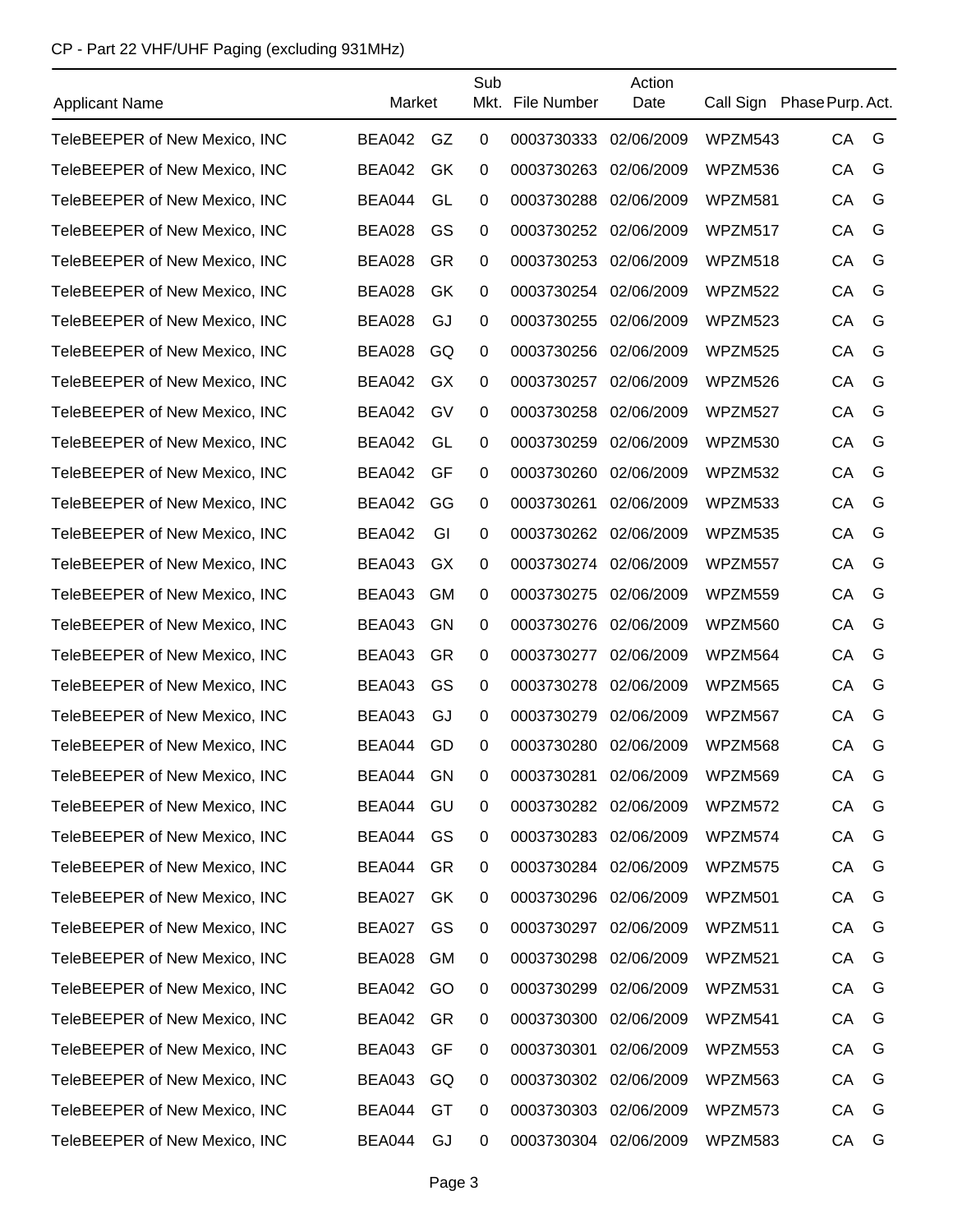# CP - Part 22 VHF/UHF Paging (excluding 931MHz)

|                               |               |           | Sub          |             | Action     |           |                  |
|-------------------------------|---------------|-----------|--------------|-------------|------------|-----------|------------------|
| <b>Applicant Name</b>         | Market        |           | Mkt.         | File Number | Date       | Call Sign | Phase Purp. Act. |
| TeleBEEPER of New Mexico, INC | BEA042        | <b>GW</b> | $\mathbf{0}$ | 0003730305  | 02/06/2009 | WPZM529   | CA.<br>G         |
| TeleBEEPER of New Mexico, INC | BEA043        | GV        | $\mathbf{0}$ | 0003730318  | 02/06/2009 | WPZM546   | G<br>CA          |
| TeleBEEPER of New Mexico, INC | BEA043        | GH        | $\Omega$     | 0003730319  | 02/06/2009 | WPZM555   | G<br>СA          |
| TeleBEEPER of New Mexico, INC | <b>BEA043</b> | GT        | $\Omega$     | 0003730320  | 02/06/2009 | WPZM566   | G<br>СA          |
| TeleBEEPER of New Mexico, INC | BEA044        | GQ        | $\mathbf{0}$ | 0003730321  | 02/06/2009 | WPZM576   | G<br>СA          |
| TeleBEEPER of New Mexico, INC | <b>BEA028</b> | GG        | $\mathbf{0}$ | 0003730322  | 02/06/2009 | WPZM514   | G<br>СA          |
| TeleBEEPER of New Mexico, INC | <b>BEA043</b> | GP        | $\Omega$     | 0003730323  | 02/06/2009 | WPZM562   | G<br>СA          |
| TeleBEEPER of New Mexico, INC | BEA027        | GH        | $\Omega$     | 0003730324  | 02/06/2009 | WPZM505   | G<br>СA          |
| TeleBEEPER of New Mexico, INC | <b>BEA028</b> | GT        | $\Omega$     | 0003730325  | 02/06/2009 | WPZM516   | G<br>CA          |
| Range Corporation             | <b>BEA058</b> | FQ        | $\Omega$     | 0003639236  | 02/03/2009 | WPVH639   | G<br>MD.         |
| Range Corporation             | <b>BEA059</b> | EB        | $\Omega$     | 0003592967  | 02/03/2009 | WPVD974   | G<br>MD          |

### CW - PCS Broadband

| <b>Applicant Name</b>                                  | Market        |   | Sub<br>Mkt. | File Number | Action<br>Date | Call Sign      | Phase Purp. Act. |   |
|--------------------------------------------------------|---------------|---|-------------|-------------|----------------|----------------|------------------|---|
| T-Mobile License LLC                                   | <b>BTA293</b> | F | 0           | 0003608058  | 02/05/2009     | KNLF979        | AM G             |   |
| T-Mobile License LLC                                   | <b>BTA293</b> | F | 0           | 0002907394  | 02/05/2009     | KNLF979        | AM               | G |
| T-Mobile License LLC                                   | <b>BTA293</b> | F | 0           | 0002630820  | 02/05/2009     | KNLF979        | AM               | G |
| T-Mobile License LLC                                   | <b>BTA293</b> | F | 0           | 0002630883  | 02/05/2009     | KNLF979        | AM               | G |
| T-Mobile License LLC                                   | <b>BTA293</b> | F | 0           | 0002630841  | 02/05/2009     | KNLF979        | AM               | G |
| <b>Verizon Wireless Personal Communications MTA017</b> |               | B | 7           | 0003497645  | 02/06/2009     | KNLF234        | AM               | G |
| Cellco Partnership                                     | <b>BTA073</b> | C | 1           | 0003633355  | 02/02/2009     | <b>KNLF795</b> | MD               | G |
| New Cingular Wireless PCS, LLC                         | <b>MTA031</b> | B | 11          | 0003230863  | 02/03/2009     | WPQP644        | WD.              | W |

## ED - Educational Broadband Service

| <b>Applicant Name</b>                    | Market | Sub | Mkt. File Number      | Action<br>Date |               | Call Sign Phase Purp. Act. |
|------------------------------------------|--------|-----|-----------------------|----------------|---------------|----------------------------|
| SHEKINAH NETWORK                         | P03639 | 0   | 0003679501            | 02/03/2009     | <b>WND515</b> | RO G                       |
| THE BOARD OF TRUSTEES OF VINCENN P00832  |        | 0   | 0003682928 02/06/2009 |                | <b>WBS404</b> | RO G                       |
| THE TRUSTEES OF INDIANA UNIVERSIT P00951 |        | 0   | 0003682933 02/06/2009 |                | <b>WHR953</b> | RO.<br>G                   |